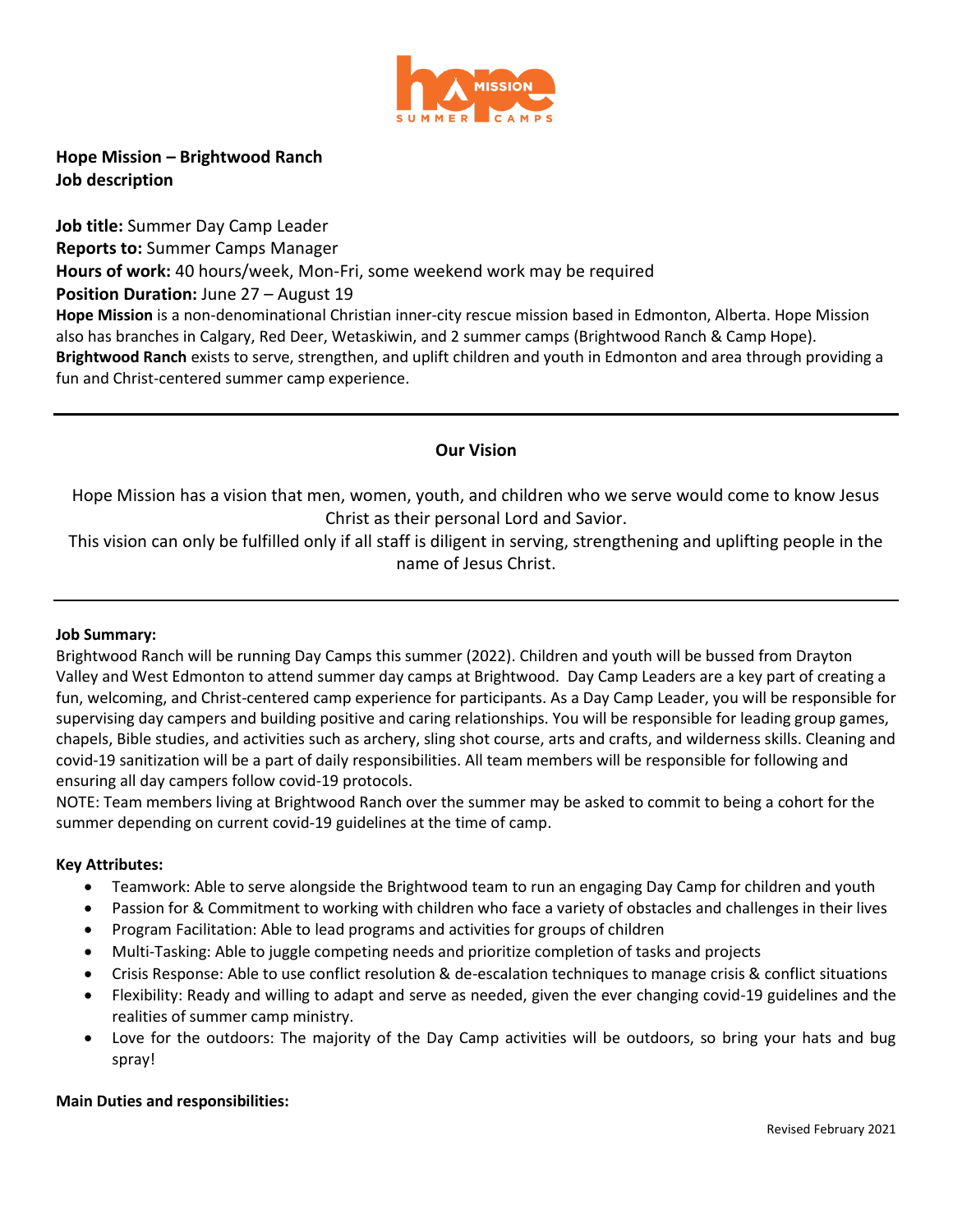

- Develop supportive mentoring relationships with day campers
- Work as a team to plan, prepare and lead activities, games, and Bible studies for day campers
- Lead large groups of children and youth in games, chapels, music, and activities.
- Supervise groups of children and youth ensuring the safety of all day campers
- Promote positive relationships and choices during day camp through effective behaviour management techniques
- Responsible for documentation of critical incidents
- Responsible for writing camper letters after each camp
- Responsible for set up and clean-up of the camp
- Provide and serve snacks and meals for day campers
- Cleaning and sanitizing the camp (washrooms, etc)
- Follow all covid-19 protocols
- Other related tasks and duties as required

## **Minimum Qualifications & Skills:**

- Experience working with children and youth
- Excellent communicator
- Conflict resolution and verbal de-escalation skills
- Degree in Youth Work, Child & Youth Care, or related education an asset
- Physically able to lift up to 50 lbs, run and play active sports and games with campers
- Class 5 Driver's License

\_\_\_\_\_\_\_\_\_\_\_\_\_\_\_\_\_\_\_\_\_\_\_\_\_\_\_\_

Standard First Aid certification is an asset

## **Other Requirements:**

- Being a Christian Organization we require our employees to be in agreement and sign the Hope Mission Statement of Faith ([http://hopemission.com/about-us/values\)](http://hopemission.com/about-us/values)
- **Must be legally entitled to work in Canada on a full-time basis.**
- Able to provide Criminal Record Check with a Vulnerable Sector Search and a Child Intervention Record Check
- A letter of reference from a ministry or church is an asset
- Adherence to Hope Mission's Policies and Procedures

## **To apply:**

- Submit a team member application online at the link below: https://hopemission.wufoo.com/forms/z1mc7ue10vko568/
- Please note that the application will ask you to upload your resume & cover letter indicating why you want to work for a Christian ministry (in 1 document) and to provide 3 references.
- Questions? Emai[l Brittany.Moland@hopemission.com](mailto:Brittany.Moland@hopemission.com)